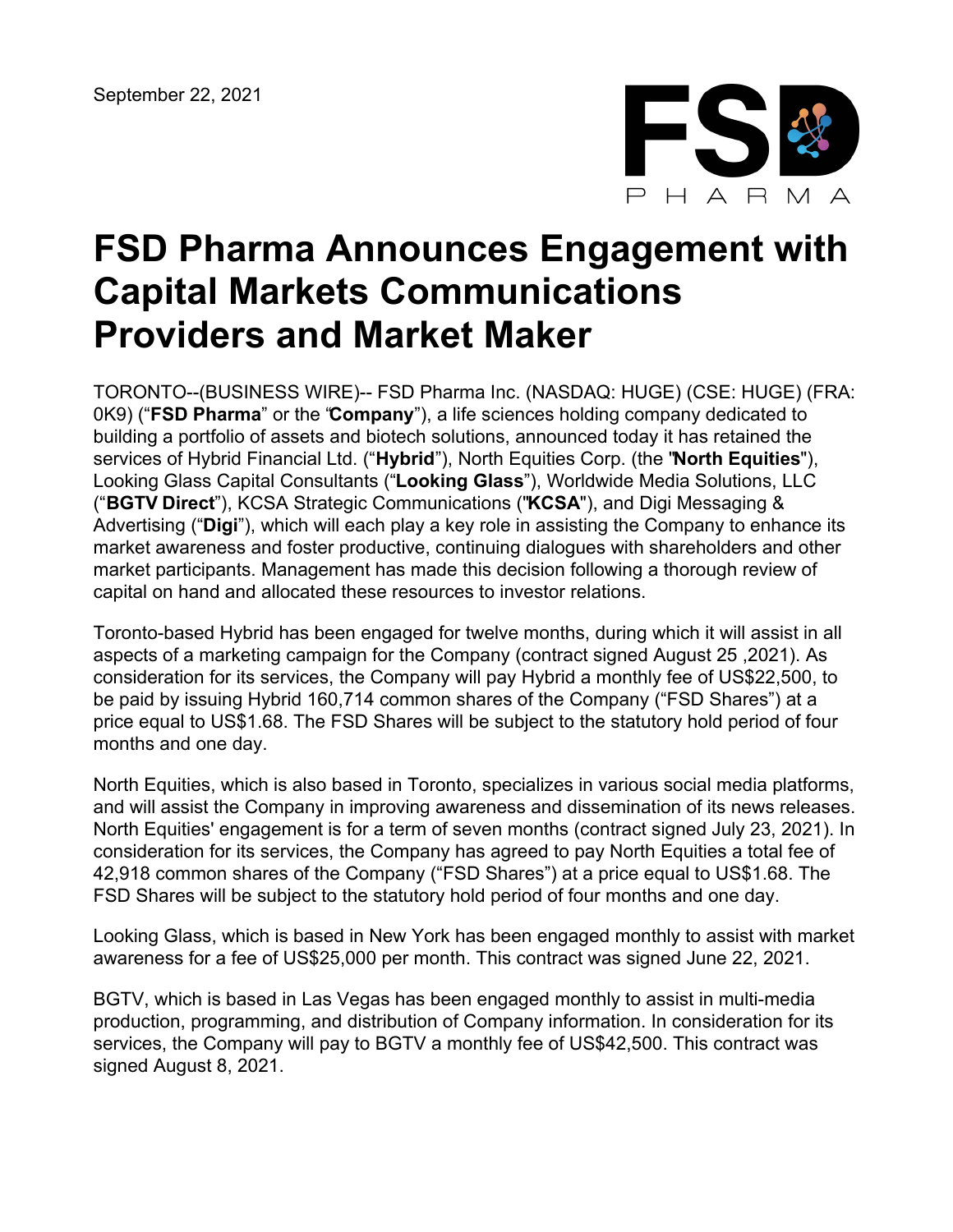KCSA, a leading New York City-based communications firm, has been engaged month to month to develop strategic communications. The Company will pay to KCSA a monthly fee of US\$25,000. This contract was signed September 14, 2021.

Digi, which is based in Casper USA, has been engaged monthly to assist with marketing services. The Company will pay Digi a monthly fee of US\$50,000 as well as issuing to Digi 16,304 FSD Shares at a price equal to US\$1.84. The FSD Shares will be subject to the statutory hold period of four months and one day. This contract was signed August 5, 2021.

Except as described in this news release, none of Hybrid, North Equities, Looking Glass, BGTV, KCSA and Digi has any interest, directly or indirectly, in the Company or its securities, or any right or intent to acquire such an interest. All amounts payable to these advisors will be paid from the Company's working capital on hand.

The Company has also retained Integral Wealth Securities Limited ("**Integral**") to provide market-making services. Integral will trade shares of the Company on the Canadian Securities Exchange to maintain an orderly market, improve the liquidity of the Company's shares and provide the Company with market intelligence. Under the terms of the agreement, Integral will receive a fee of \$6,000 per month for a minimum period of three months. After the initial three-month period, the agreement may be terminated by the Company at any time upon 30 days' written notice. The Company and Integral are unrelated entities. Integral has no present, direct or indirect interest in the Company or its securities. There are no performance factors in the agreement, and Integral will not receive shares or options as compensation. Integral is a member of the Investment Industry Regulatory Organization of Canada ("**IIROC**"). Accordingly, Integral can access all Canadian Stock Exchanges and Alternative Trading Systems. The contract for Integral was signed September 3, 2021. The company have also engaged Red Cloud securities for marketmaking services on a month-to-month basis and they will receive a fee of \$7,000/month. The Company and Red Cloud are unrelated entities. Red Cloud has no present, direct or indirect interest in the Company or its securities. The contract for Red Cloud securities was signed September 7, 2021.

## **About FSD Pharma**

FSD Pharma is a life sciences holding company dedicated to building a portfolio of diversified therapeutic assets and innovative healthcare and biotech services. Currently, FSD is actively pursuing potential acquisition targets in the healthcare and biotech space to bring innovative treatments to market to treat various mental health disorders and neurodegenerative diseases.

## **Forward Looking Information**

Certain statements included in this press release constitute forward-looking information or statements (collectively, "forward-looking statements"), including those identified by the expressions "anticipate", "believe", "plan", "estimate", "expect", "intend", "may", "should" and similar expressions to the extent they relate to the Company or its management. The forward-looking statements are not historical facts but reflect current expectations regarding future results or events. This press release contains forward looking statements, including but not limited to statements regarding the terms and deliverables of the various agreements. These forward-looking statements are based on current expectations and